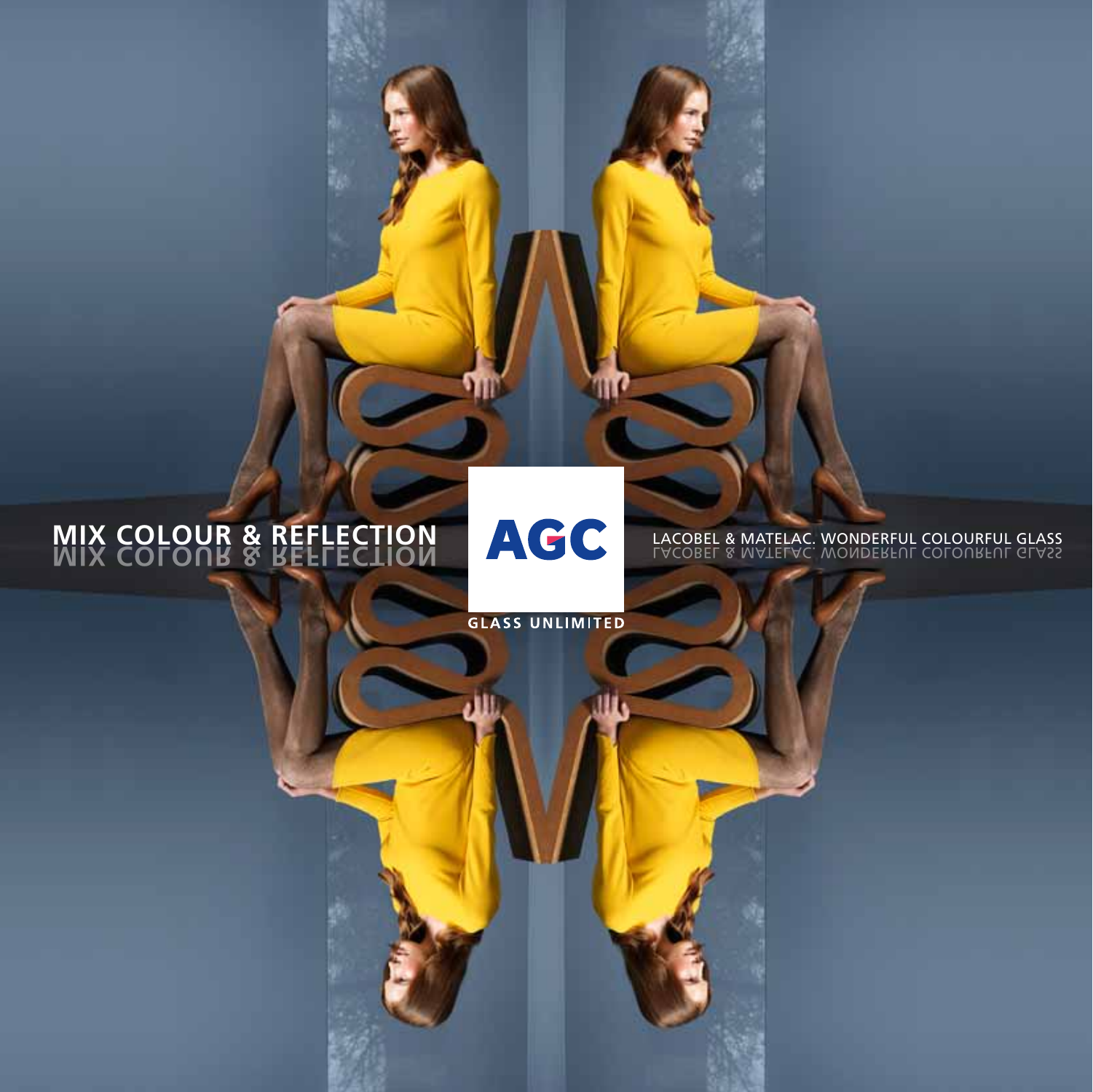### LACOBEL & MATELAC. NEW COLOURS REFLECTING NEW TRENDS

#### LACOBEL & MATELAC. WONDERFUL COLOURFUL MATCH

To tone in colour with the new design trends, AGC combines the forces of two painted glass ranges: glossy Lacobel and satin Matelac. We have created five new colours to inspire designers and architects. Trendsetting interiors match smooth textures with brilliant surfaces that create surprising perspectives. Pure zen-like spaces are energized with vivid colour accents. This is an ideal playground for Lacobel reflections and Matelac opacity.

**New.** Lacobel/Matelac Yellow Rich

> **New.** Lacobel/Matelac

**NEW REPORT** 

**New.** Lacobel/Matelac Brown Natural



**New.** Lacobel/Matelac Anthracite Authentic

**New.** Matelac Silver Clearvision

> **New.** Lacobel Blue Petrol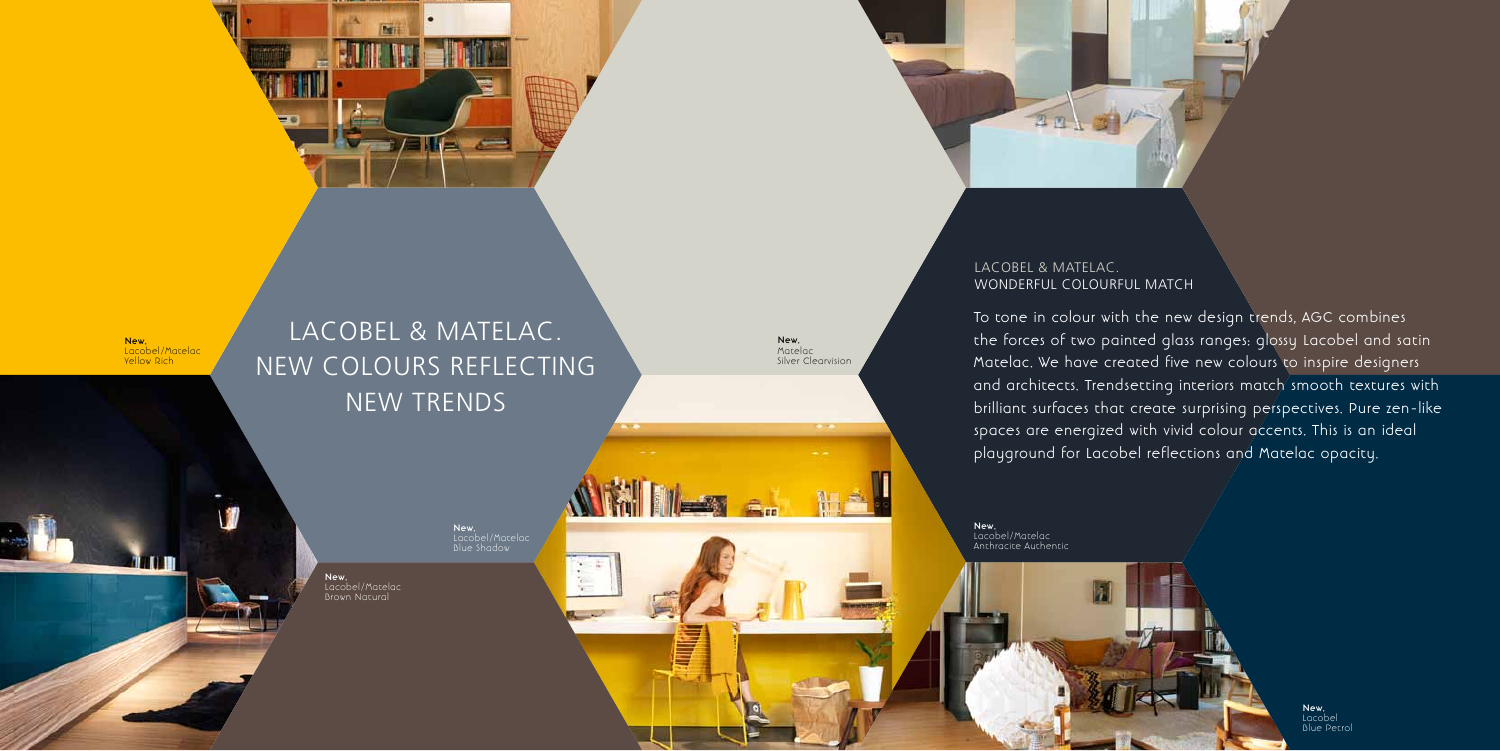

Authenticity and tradition are two keywords of contemporary design. Raw materials, wood textures and handcrafted objects are lifted by the painted glass doors and table tops in brilliant Lacobel orange. The opaque Matelac surfaces in authentic anthracite counterbalance the vibrant, glossy effect.

### Reflect authenticity in vivid colour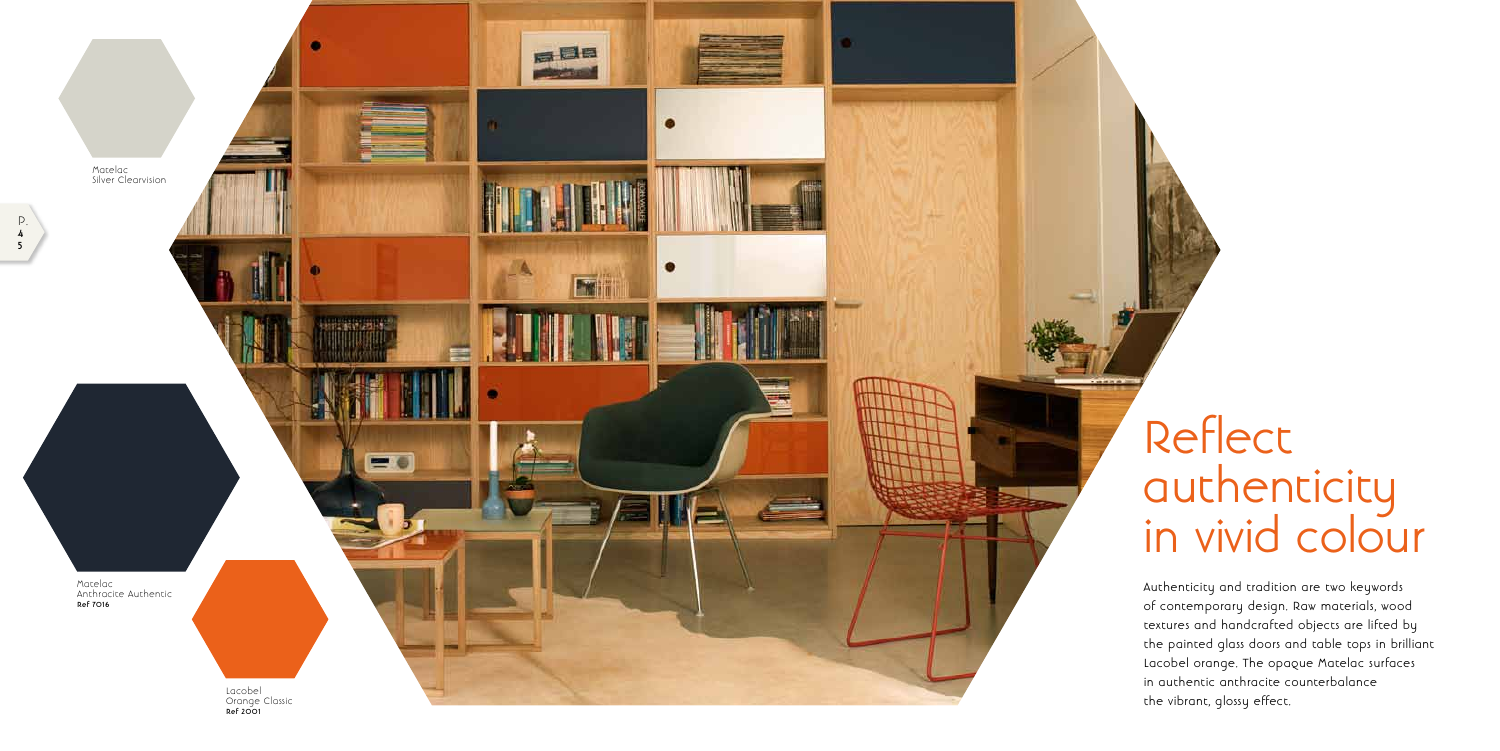P. **6 7**

# Bathe in brilliance softened by satin

Add spice and perspective by contrasting painted glass surfaces in dark and light, glossy and matt. The bathtub and walls in brilliant pastel blue Lacobel cladding is in perfect harmony with the natural brown Matelac wall panel.

Lacobel Blue Pastel **Ref 1603**

Matelac Brown Natural **Ref 7013**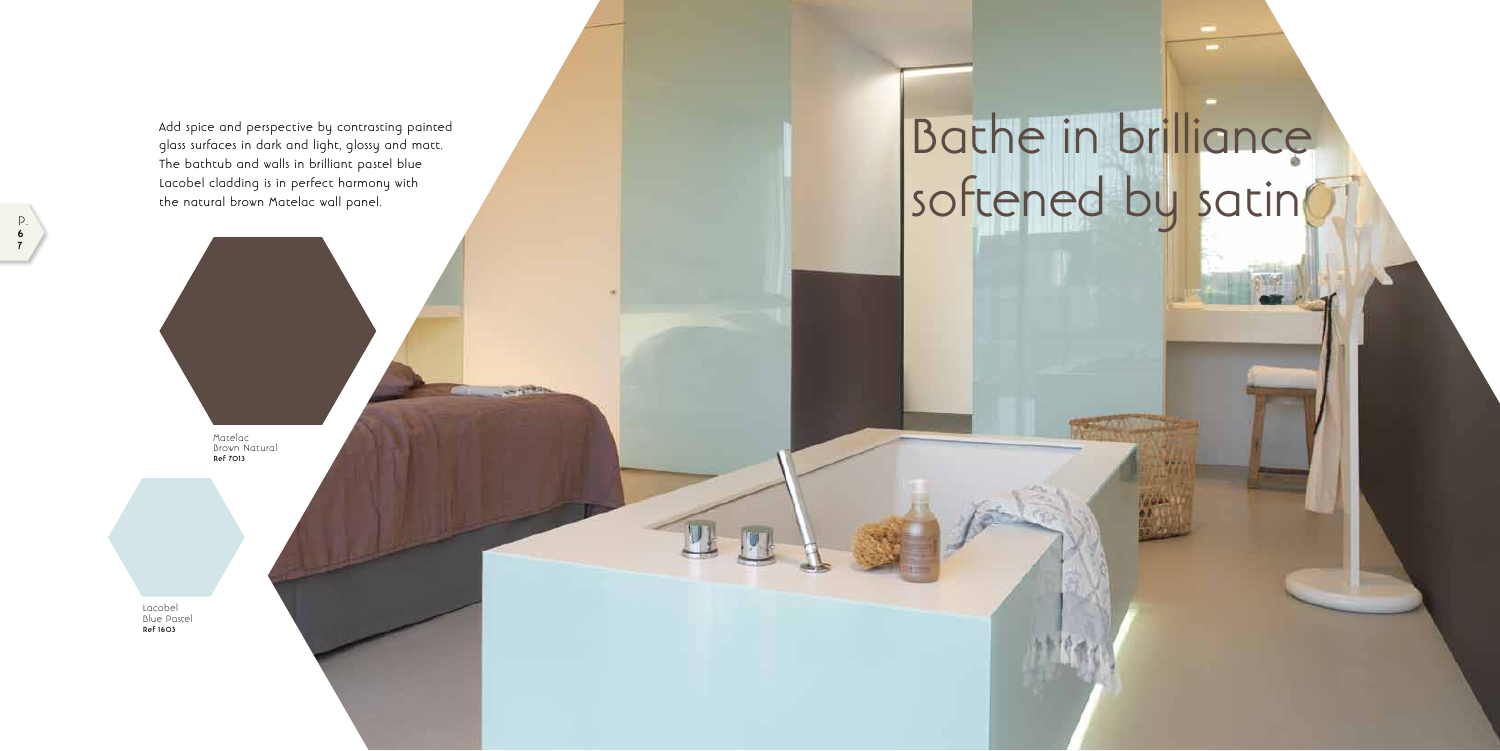

Turn sliding doors into a work of art. The opposition of light beige and dark red Lacobel sheets creates a cubist canvas that reflects the natural tones and shapes of handcrafted furniture and ethnic fabrics.

## Open new colourful perspectives

Lacobel Red Dark **Ref 3004**

Lacobel Beige Light **Ref 1015**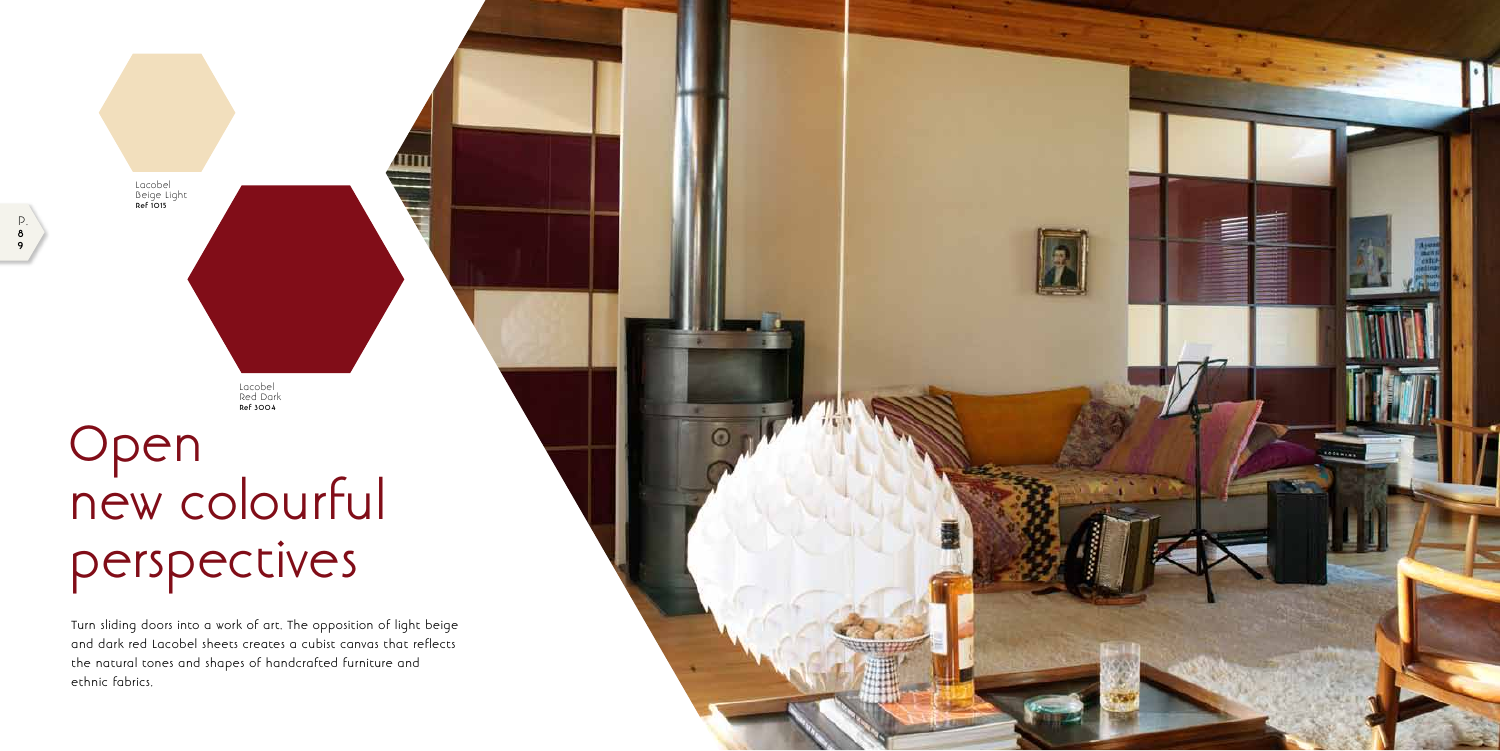P. **10 11**

> Painted glass offers a kaleidoscopic variety of colours and mirror effects. Combining Lacobel and Matelac adds extra power to your palette; capture the light in Matelac satin colour and reflect it in scintillating Lacobel tints. The Matelac and Lacobel ranges share different colours for "tone-on-tone" creations: brown, anthracite, yellow and blue.

# **ENHANCE YOUR REFLECTION ENHANCE YOUR REFLECTION**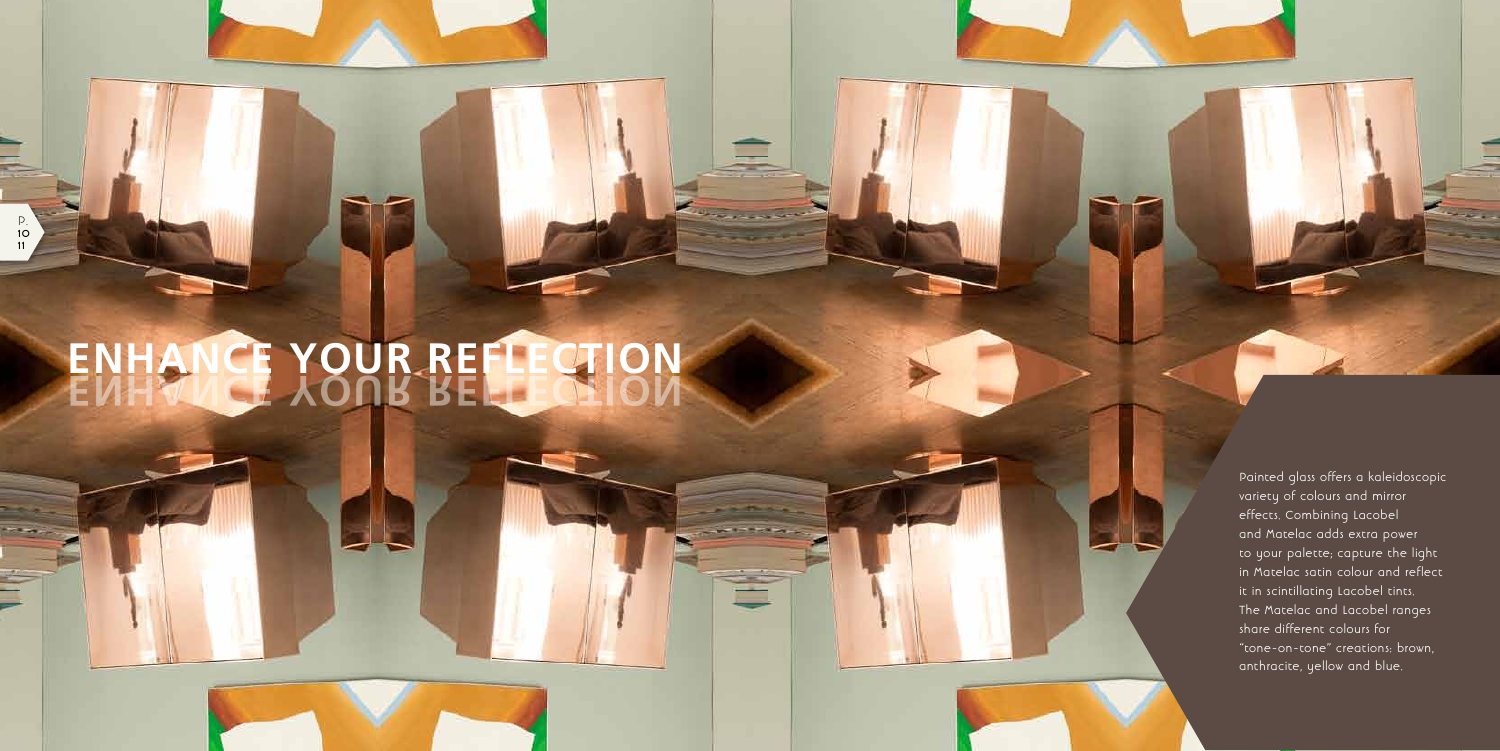$V_2R_1 - H_2R_0^o$ 

 $e = mc$ 

P. **12 13**

<u> 1991 - La Caracana (1992 - La Caracana (</u>



# Customize your reflections 'MyColour' by Lacobel

 $R_0 = V2R_1 = 2R_2$ 

COCH

MyColour by Lacobel is a service offering the possibility to order painted glass in millions of colours for orders of at least 200 m<sup>2</sup>. Enjoy the freedom to create the wall cladding and furniture that perfectly match the colours of your design, your brand or your corporate house-style. You can even write on it and use it as a whiteboard.

Choose and create any colour you like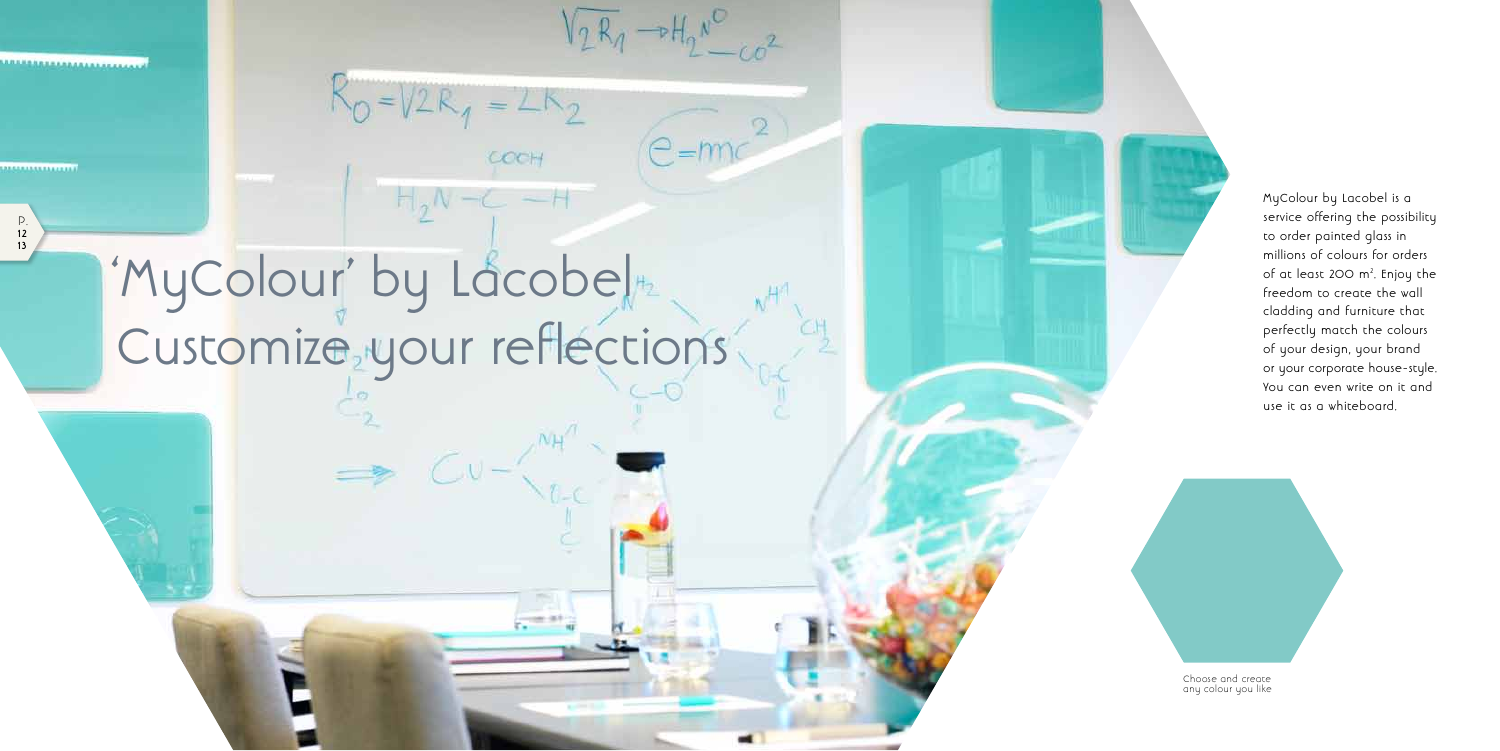P.





# Inspired by light and colour

**TUNO IN** 

Painted glass is a multifaceted material. It inspires in as many ways as it reflects light. It brings depth, movement and perspectives to your rooms and adds vibrant patches of colour to interiors.

Lacobel Blue Petrol **Ref 5001**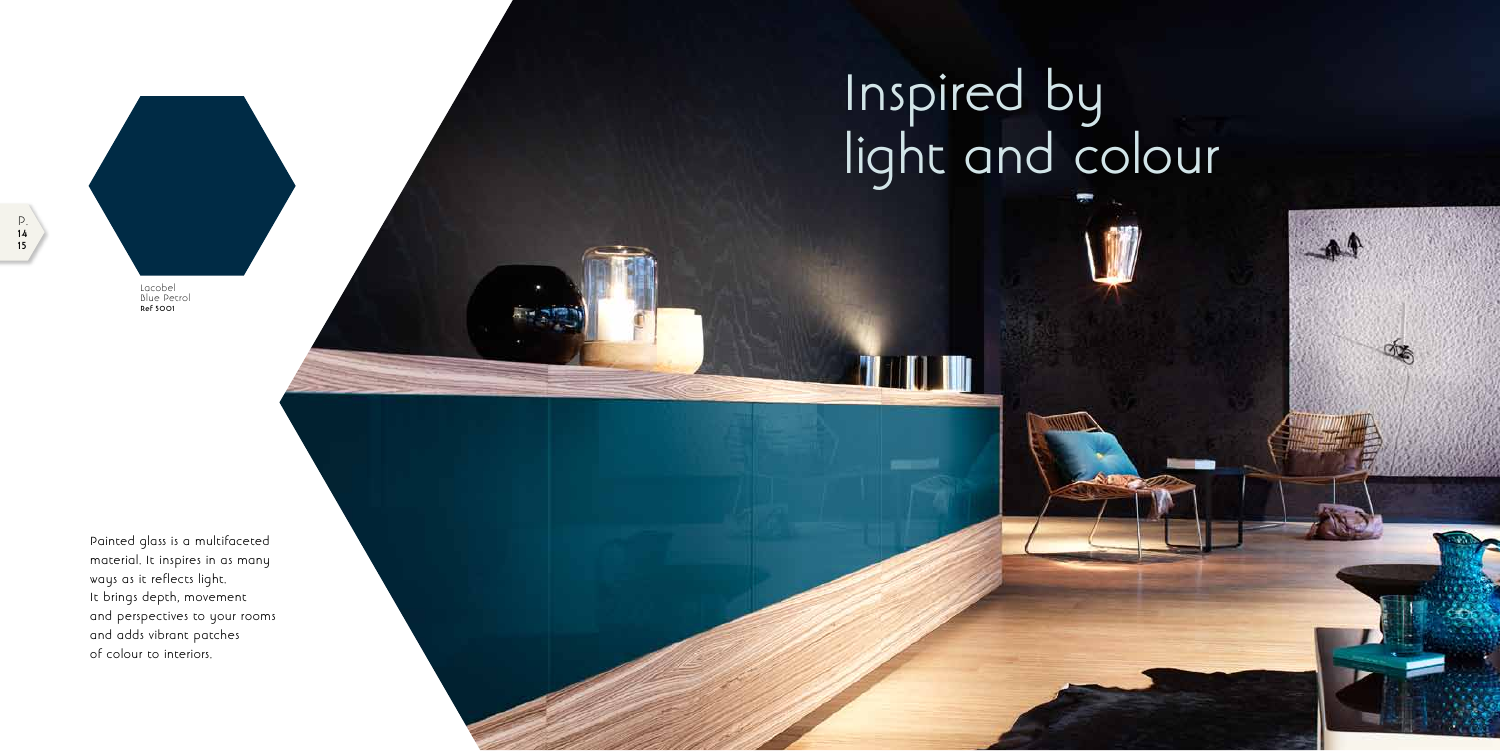

# Give craftsmanship innovative lustre

'Versatility' is a dominant trend in contemporary design: mixing heritage and modernity, making a synthesis between innovation and tradition to celebrate universal beauty. A pastel green Lacobel cladding gives a neoclassical yet 21st century allure.

Lacobel Green Pastel **Ref 1604**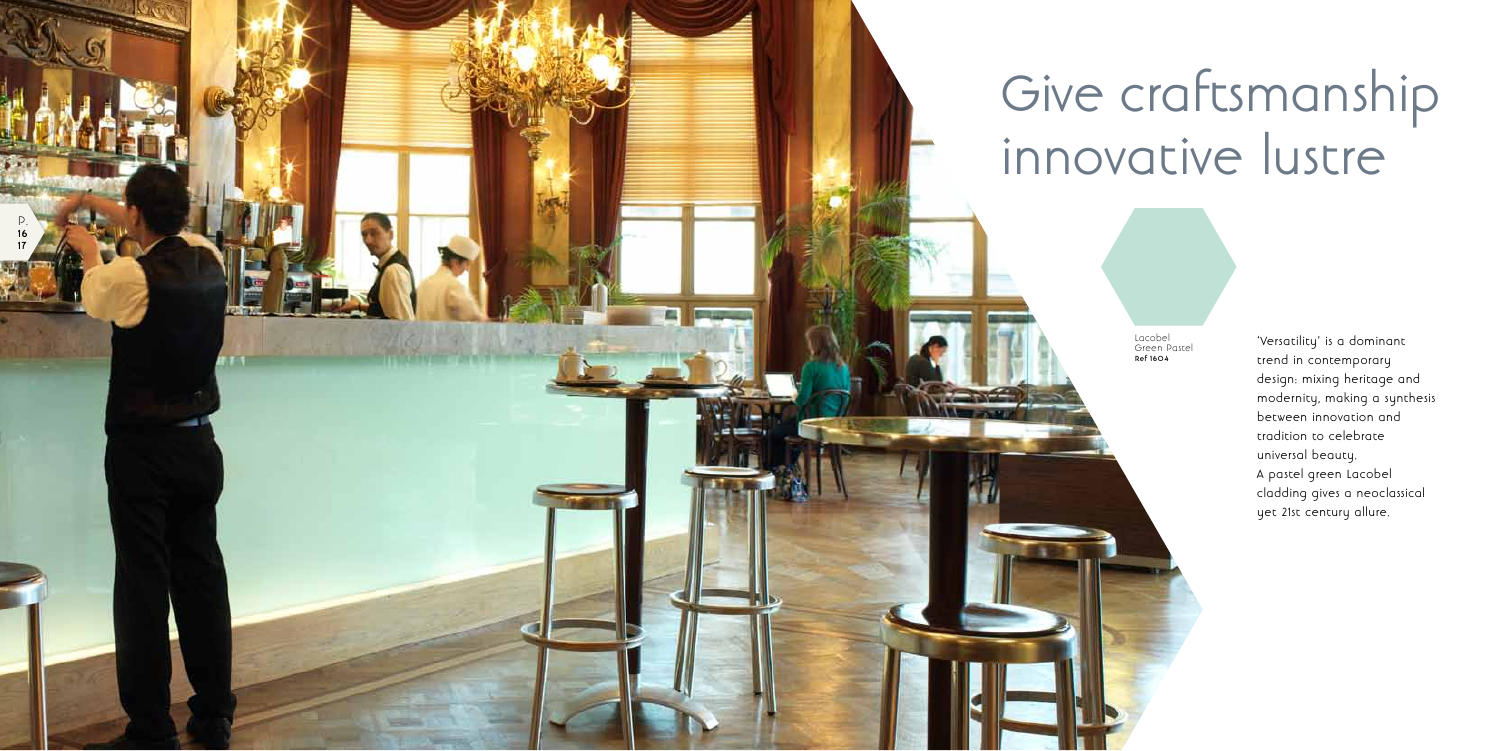## A duet of brilliance and opacity



Discover new and surprising possibilities for 'tone-on-tone' designs. The yellow Matelac doors absorb and caress the light with satin softness, while the Lacobel cladding reflects movement and depth in a warm yellow perfectly matching the natural wood elements. The Lacobel and Matelac ranges are complimentary to perform this magic.

Lacobel Yellow Rich **Ref 1023**

Matelac Yellow Rich **Ref 1023**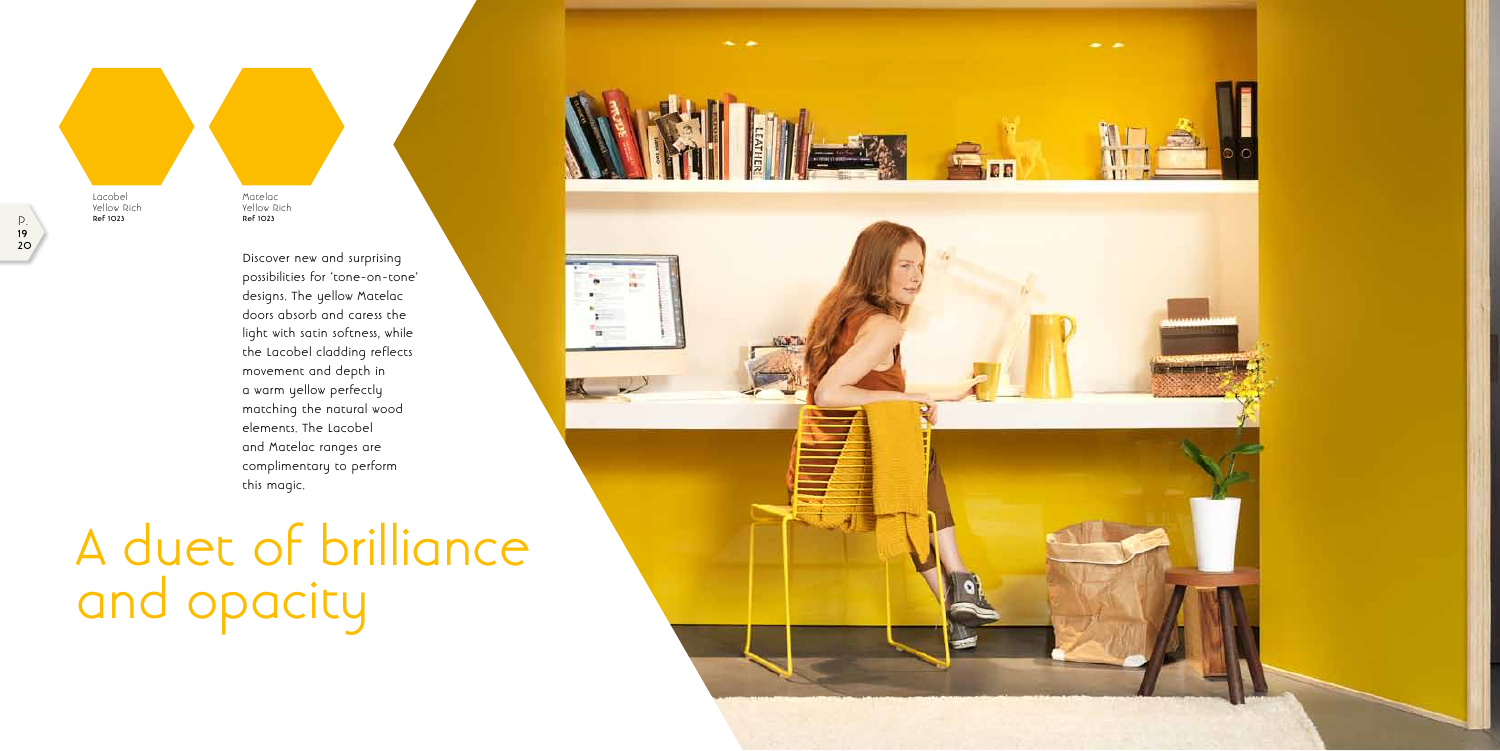**Lacobel has a paint layer on the back of the glass. This protects it from any damage and keeps the colour and glossy appearance of**  rt from any admage and Reeps the colour and glossy appearance of<br>the glass in brilliant shape. Lacobel glass can only be used for interior **Matelac Colour Chart**<br>applications: furnishings, wall covering or even as writing

#### Lacobel Colour Chart

**Matelac has one painted side and one acid-etched side. The sophisticated etching procedure gives the glass a satin finish. The high quality paint at the back of the glass results in a fine, opaque colour finish. Matelac has many interior design applications: wall covering, doors, tables, shelving units and wardrobes.**

MyColour by Lacobel



**Design and create with Lacobel painted glass in any colour you like. With MyColour by Lacobel you can order the colour that matches your project seamlessly, while meeting all Lacobel quality standards. This tailor-made service starts at 200 m2 per colour. Ask your AGC representative for more information.**



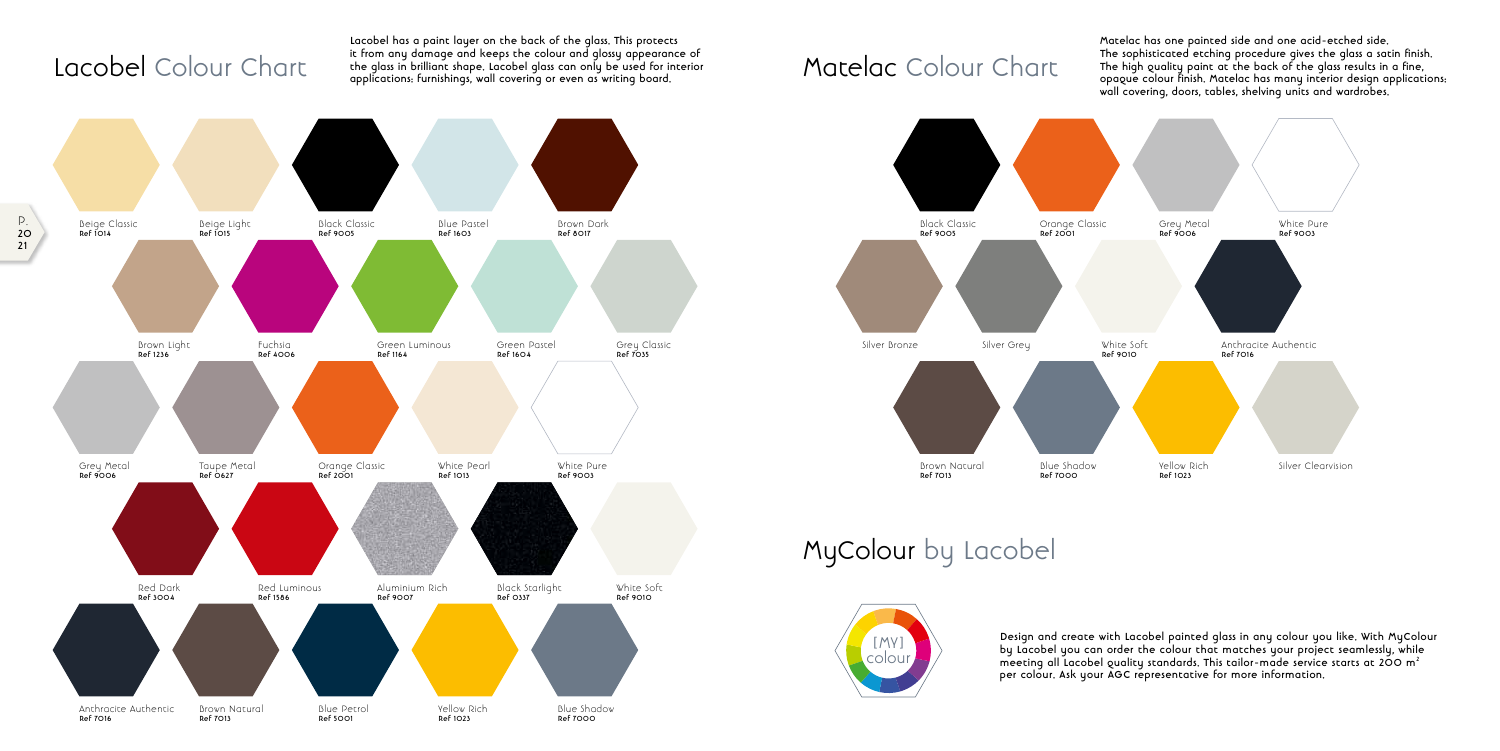colours can be used in wet/humid areas (hens) but cannot be immersed in water. Metal Grey, Metal Taupe, Rich Aluminium nust be fitted with a Safe film for use in

t be protected from any water infiltrating alass (use silicones for joints).

Juring the production process  $e$ ).

in www.yourglass.com

#### **Processing possibilities**

### > Technical specifications

#### **Other aspects**

### > Benefits & Applications

- **Lacobel and Matelac glass have multiple applications for interiors, such as wall claddings, partitions, furniture, doors,...**
- **The Lacobel and Matelac ranges combine a pure and contemporary look with an easy maintenance and a high resistance to stains.**
- **All Lacobel and Matelac colours can be used in humid environments, such as bathrooms and kitchens.**
- **For extra safety a Safe film can be placed on the painted side of the glass. It allows for better protection in case of breakage, avoiding injury or damage.**
- **AGC's manufacturing process guarantees a uniform**

**finishing, ensuring that the paint adheres flawlessly to the glass. - All Lacobel and Matelac paints are environmentally friendly. No formaldehydes were detected based on the stringent JIS standard "Method for testing formal dehyde emission from paint film - Desiccator method" (version 2000).**

|                                   |                            |            | Comments                                                                                                                    |
|-----------------------------------|----------------------------|------------|-----------------------------------------------------------------------------------------------------------------------------|
| Safety                            | Toughened                  | <b>No</b>  | Toughenable painted glass is available<br>in the Lacobel T range.                                                           |
|                                   | Laminated                  | <b>No</b>  |                                                                                                                             |
|                                   | Safe                       | Yes        | Lacobel/Matelac Safe comply with EN 12600                                                                                   |
| Cutting                           | Rectangular<br>or circular | Yes        | Both ranges and Safe version can be cut in<br>the same way as traditional mirror glass -<br>see "Processing Guide".         |
| Shaping and finishing<br>of edges | Edge grinding              | Yes        | Both ranges and Safe version can be cut<br>in the same way as traditional mirror glass -<br>see "Processing Guide".         |
|                                   | Grinding                   | <b>Yes</b> | Both ranges and Safe version can be cut<br>in the same way as traditional mirror glass -<br>see "Processing Guide".         |
|                                   | Drilling                   | Yes        | Both ranges and Safe version can be cut<br>in the same way as traditional mirror glass -<br>see "Processing Guide".         |
|                                   | <b>Notches</b>             | <b>Yes</b> | Both ranges and Safe version can be cut<br>in the same way as traditional mirror glass -<br>see "Processing Guide".         |
| Special Treatments                | Sand-blasting              | Yes        | Only on the glass side for Lacobel                                                                                          |
|                                   | Acid-etching               | Yes        | Matelac range                                                                                                               |
| External application              |                            | <b>No</b>  | Lacobel/Matelac must not be used in<br>external applications or in double-glazing<br>even if the coated side faces inwards. |

| Water resistant    | <b>Yes</b> | - All Lacobel/Matelac o<br>(bathrooms and kitcl<br>- The metallic colours $\wedge$<br>and Starlight Black m<br>wet/humid areas.<br>- Lacobel/Matelac must<br>at the back of the q |
|--------------------|------------|-----------------------------------------------------------------------------------------------------------------------------------------------------------------------------------|
| UV resistant       | <b>Yes</b> | The colours are fixed d<br>(no discolouring possib                                                                                                                                |
| Bending resistance | <b>Yes</b> | Identical to float glass                                                                                                                                                          |
| Bending/Fitting    | Yes        | See installation quide i                                                                                                                                                          |
| Easy to maintain   | <b>Yes</b> |                                                                                                                                                                                   |
|                    |            |                                                                                                                                                                                   |